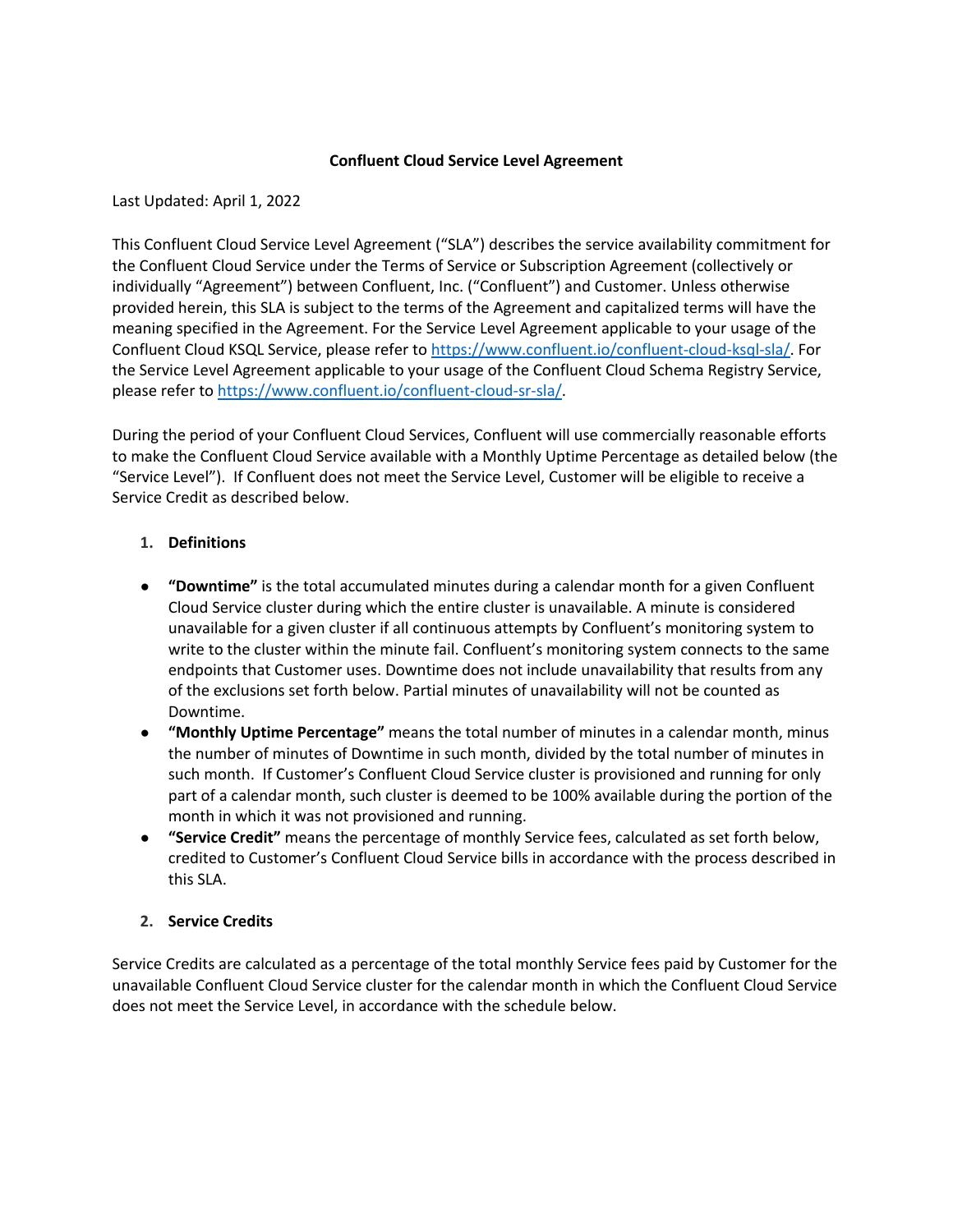| Service Credit               |                                             |                                                     |                      |
|------------------------------|---------------------------------------------|-----------------------------------------------------|----------------------|
| Monthly Uptime<br>Percentage | Multi-zone Dedicated<br>or Standard Cluster | Single-zone Dedicated or<br><b>Standard Cluster</b> | <b>Basic Cluster</b> |
| $<$ 99.99% > 99.95%          | 10%                                         |                                                     |                      |
| $<$ 99.95% > 99.5%           |                                             | 10%                                                 |                      |
| $< 99.5\% > 99\%$            |                                             |                                                     | 10%                  |
| $< 99\%$                     | 25%                                         | 25%                                                 | 25%                  |
| < 95%                        | 100%                                        | 100%                                                | 100%                 |

# **3. Service Credit Request and Application Process**

To receive a Service Credit, Customer must submit a claim by logging a support ticket (if Customer is community supported, Customer must email cloud-support@confluent.io) . To be eligible, the credit request must be received by Confluent within five (5) calendar days after the last day of the month in which the Confluent Cloud Service does not meet the Service Level, and must include all information reasonably necessary for Confluent to verify the claim, including:

- 1. the words "SLA Credit Request" in the subject line;
- 2. a description of the applicable client(s), the version of each such client, and the configurations for each such client; and
- 3. a description of the events resulting in Downtime, including the time and duration of the Downtime and Customer requests logs that document the failed write attempts.

Confluent will evaluate Customer requests and determine in good faith whether a Service Credit is owed based on its system logs, monitoring reports, configuration records, and other available information. If Confluent confirms that the Monthly Uptime Percentage applicable to the month of such request did not meet the Service Level, then Confluent will issue the Service Credit to Customer within one billing cycle following the month in which Customer's request is confirmed. Customer's failure to provide the request and other information as required above will disqualify Customer from receiving a Service Credit.

Service credits are not refundable and can only be used toward future billing charges. Confluent will apply any Service Credits against Customer's next billing charge. Service credits are exclusive of any applicable taxes charged to Customer or collected by Confluent. Service Credits will not entitle Customer to any refund or other payment from Confluent. Service Credits are Customer's sole and exclusive remedy for any unavailability of the Confluent Cloud Service in accordance with the terms of this SLA. Service credits expire without refund twelve (12) months from issuance.

# 4. **SLA Exclusions**